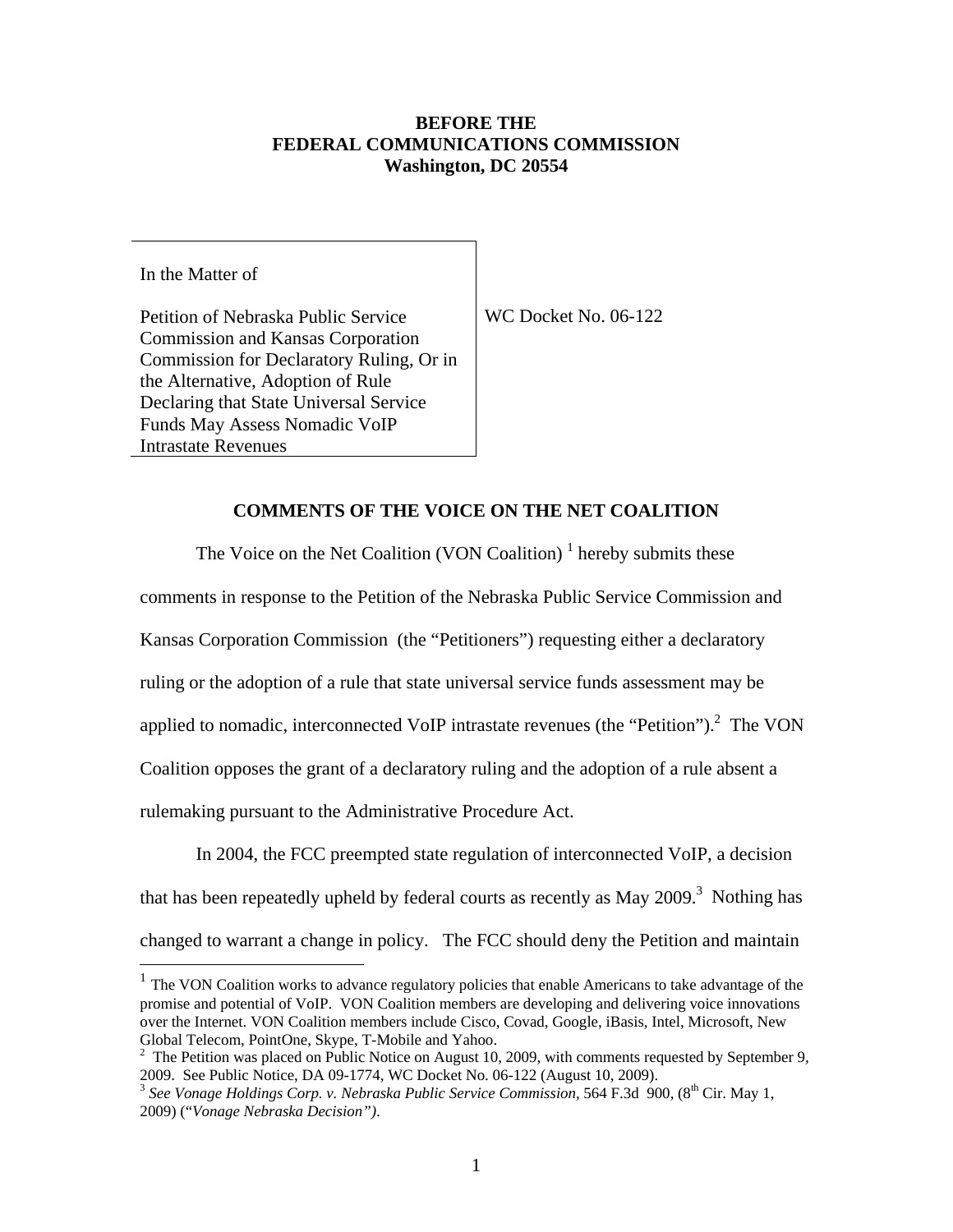its long standing policy of setting forth a national standard for regulation of VoIP services which has led to a vibrant marketplace and provided a variety of VoIP offerings to consumers.

# **I. NOMADIC INTERCONNECTED VOIP SERVICE IS EXEMPT FROM STATE PUBLIC UTIILTY REGULATION INCLUDING THE APPLICATION OF STATE UNIVERSAL SERVICE FEES.**

The Petition requests a declaratory ruling that the Commission's 2004 decision preempting state regulation of interconnected VoIP did not preempt states from applying state Universal Service Fund assessments to the intrastate revenues of nomadic VoIP providers. Petition at 3. The Petition also requests a second declaratory ruling or a rule addressing the mechanisms for calculating state-specific intrastate revenue for purposes of assessment, suggesting that states can use any mechanism that does not assess interstate revenues or would result in the VoIP provider paying an assessment to more than one state for the same revenue.<sup>4</sup> Petition at 3.

Both Congress and the FCC have made it clear that the FCC has the authority to determine the regulatory scheme for information services. The Telecommunications Act of 1996 ("1996 Act") creates a distinction between "telecommunications services" and "information services." The first consist of pure transmission services offered to end

1

<sup>&</sup>lt;sup>4</sup> The Petition states that nomadic service VoIP service allows a customer "to travel and place calls to persons on the PSTN and receive calls from persons on the PSTN anywhere where the customers can find a broadband Internet connection." Petition at 8. As an initial matter, the definition of nomadic VoIP proposed by the Petitioners fails to recognize that, in many cases, the decision whether an interconnected VoIP service can be used from any broadband connection is made by the VoIP service provider or the end user, and is generally not based on technical limitations of the equipment or the service. In addition, because VoIP providers generally offer a single, monthly rate for local, intrastate, and interstate usage, and do not bill based on the length or geographic endpoints of the communication, Petitioners fail to explain how state USF can be assessed when the service is actually used from multiple locations in different states. For example, which state USF assessment applies to a customer who normally lives or works in Nebraska, but spends the month of August on vacation in Bermuda, Oklahoma and Kansas? This example highlights that assessment based on usage or revenues are arbitrary and easily subject to multiple interpretations. The VON Coalition supports federal universal service contributions based on the use of telephone numbers or connections to public telephone network.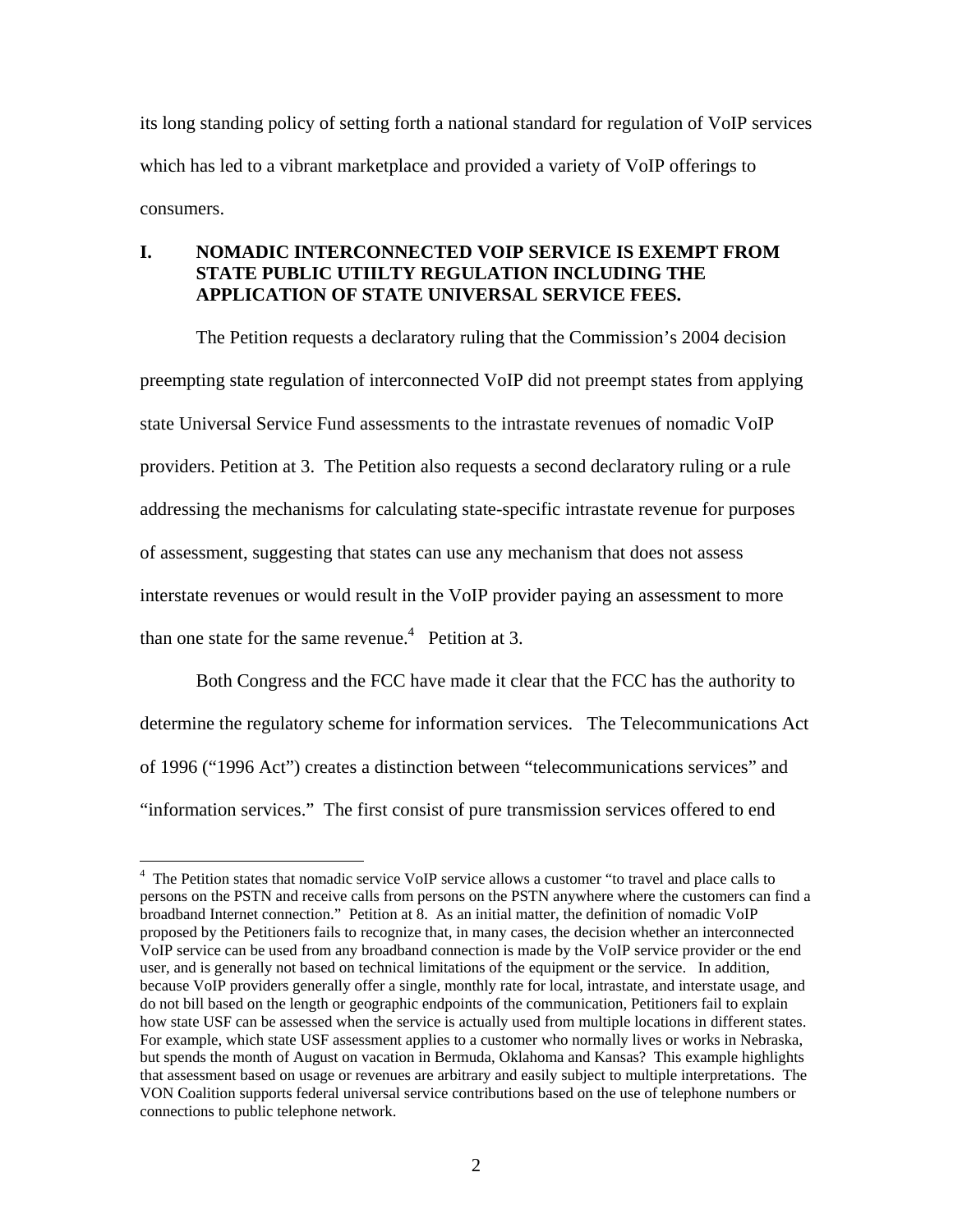users without change in form or content, and subject to common-carrier regulation.<sup>5</sup> The second, in contrast, offers the ability, for example, to store, retrieve, utilize and/or manipulate "information."<sup>6</sup> Under federal law, these "information services" are exempt from common-carrier regulation, which includes state common-carrier regulations (e.g., annual reporting requirements, telecommunications regulatory fees). The FCC's long standing policy of exempting information services from state public utility regulation has proven to be one of the great successes in implementing the 1996 Act's pro-competitive objectives.

While the FCC has asserted limited jurisdiction over interconnected VoIP services on a case-by-case basis, it has not treated interconnected VoIP as a traditional telecommunications service.7 VoIP service takes full advantage of the flexibility and efficiency of IP-based transmissions by enabling the user to manipulate, generate, store, transform, and make information services available to others.<sup>8</sup> Further, the FCC has held that a service will be treated as a single, integrated information service, rather than as an information service with a separate telecommunications service component, when the telecommunications features are not "separated from the data-processing capabilities of the service" but are instead "part and parcel of [the overall information] service and . . . integral to its other capabilities."<sup>9</sup> VoIP services are offered as an integrated service that intertwines both data-processing and certain telecommunications transmission processes,

 $5$  47 U.S.C. § 153(43).

 $6$  47 U.S.C. § 153(20).

<sup>&</sup>lt;sup>7</sup> See, e.g., *IP-Enabled Services*, WC Docket No. 04-36, 47 CR 1080 (released May 13, 2009), at ¶8, fn. 21.  $8 \text{ The } 1006$  Act defines an "information service" as "the offering of a conshility for generating assuming  $8$  The 1996 Act defines an "information service" as "the offering of a capability for generating, acquiring, storing, transforming, processing, retrieving, utilizing, or making available information via telecommunications . . . ." *See* 47 U.S.C. § 153(20).<br><sup>9</sup> *See Inquiry Concerning High-Speed Access to the Internet Over Cable and Other Facilities, GN Docket* 

No. 00-185, *Appropriate Regulatory Treatment for Broadband Access to the Internet Over Cable Facilities,* CS Docket No. 02-52, Declaratory Ruling and Notice of Proposed Rulemaking, FCC 02-77, ¶¶ 36, 38.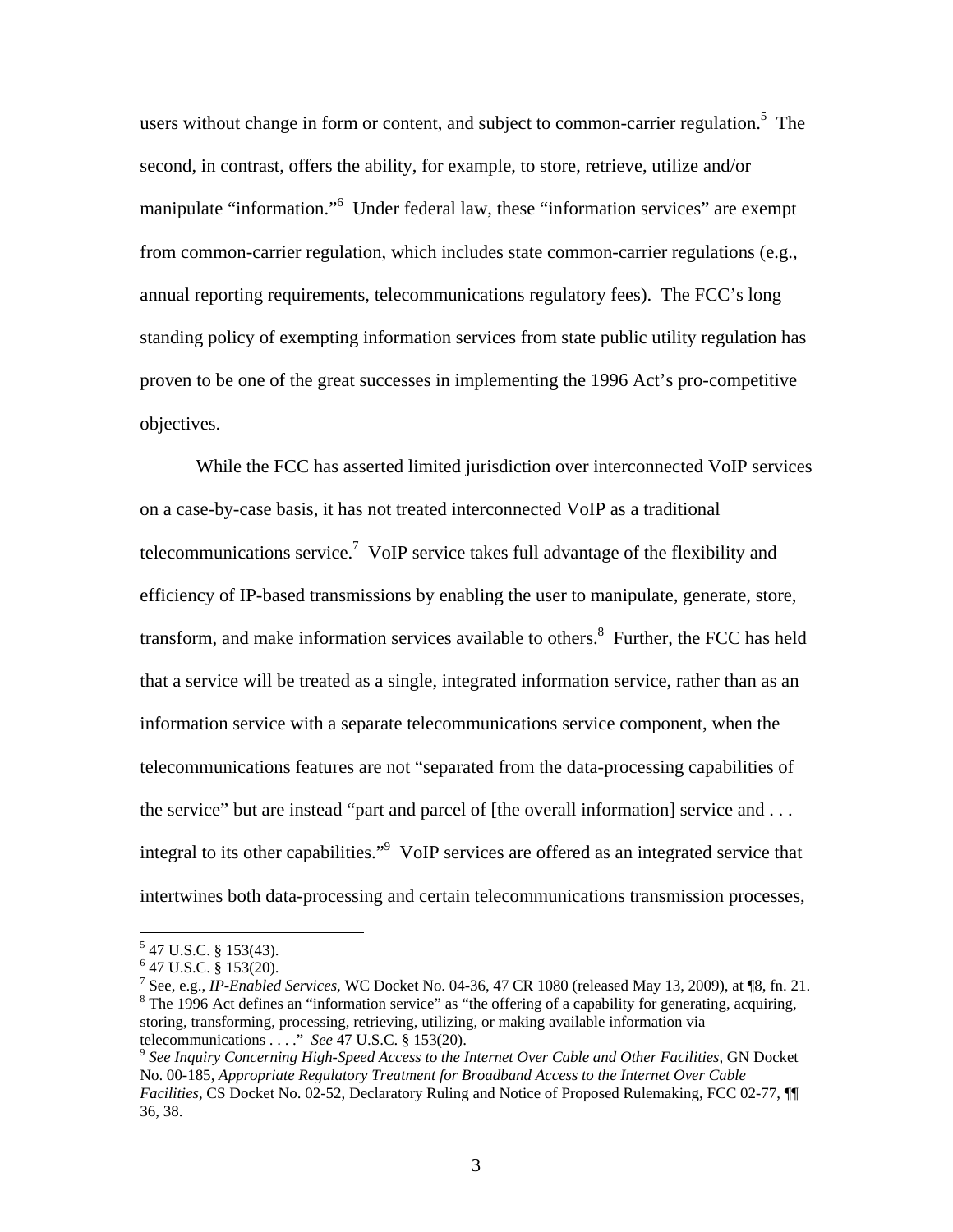which provides end users with one streamlined service. Thus, interconnected VoIP falls squarely within the definition of an "information service" and is subject to exclusive federal jurisdiction unless otherwise provided by Congress or the FCC.

The FCC has decided that retail nomadic VoIP services are exempt from state public utility regulation.<sup>10</sup> This rationale was based on the unique features and functionalities of nomadic VoIP (all of which are still available today), including that the service is fully portable, may be accessed through a broadband connection located anywhere in the world, and users can communication through traditional handsets attached to a terminal adaptor, IP phones or the user's computer if equipped with a microphone and software to perform the protocol conversion.<sup>11</sup> Further, multiple federal courts have enjoined state commissions from regulating interconnected VoIP services on the grounds that they were information services, exempt from state utility regulation.<sup>12</sup>

The Minnesota federal district court has even held that "[state] regulations that have the *effect* of regulating information services are in conflict with federal law and must be pre-empted.<sup>13</sup> Additionally, a federal district court in Missouri held that existing laws mandate that states classify VoIP services that perform IP to TDM conversions as an information service. The Missouri District Court recognized that IP-PSTN traffic is an information service because it offers the "capability for generating, acquiring, storing

1

<sup>&</sup>lt;sup>10</sup> See Petition for Declaratory Ruling that Pulver.Com's Free World Dialup is Neither *Telecommunications nor a Telecommunications Service,* Memorandum Opinion and Order, 19 FCC Rcd 3307 (2004) ("*Pulver Declaratory Ruling)*; *see also Vonage Holdings Corp. Petition for Declaratory*  <sup>11</sup> *FCC Vonage Preemption Order*, at ¶ 5-6. In addition, the Commission noted that though service providers may use traditional telephone numbers, those numbers are not necessarily ties to the user's physical location. Id. at ¶ 9.

<sup>&</sup>lt;sup>12</sup> See e.g., Vonage Holdings Corp. v. Minn. Pub. Utils. Comm'n, 290 F. Supp. 2d 993, 1002 (D. Minn. 2003) (summarizing federal policy of preempting state attempts to regulate information services); *Southwestern Bell Telephone L.P. v. Missouri Public Service Board,* 461 F. Supp. 2d 1055, 1082-1083 (E.D. Mo. 2006) (classifying services as information services when it transforms or processes "information," even if the content is the same).

<sup>&</sup>lt;sup>13</sup> See Vonage Holdings Corp. v. Minn. Pub. Utils. Comm'n, 290 F. Supp. 2d 993, 1002 (D. Minn. 2003).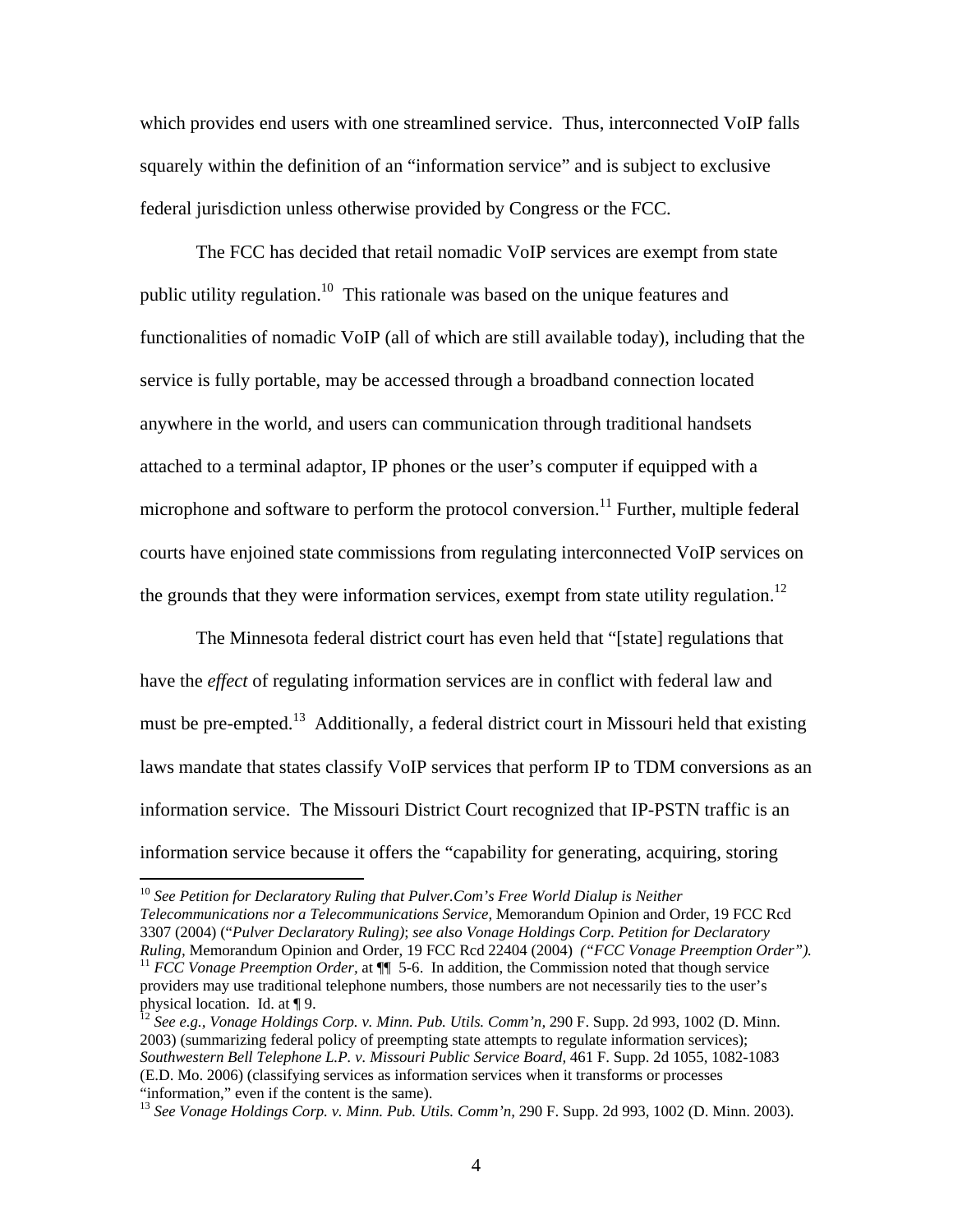transforming, processing, retrieving, utilizing, or making available information via telecommunications."14 The court further noted that IP-PSTN traffic "alters the form and content of the information sent and received because it involves a net protocol conversion from the digitized packets of the IP-protocol to the TDM technology used on the PSTN."<sup>15</sup> While the court recognized that the Commission may be willing to revisit the classification and regulatory status of interconnected VoIP at some point, "existing rules and orders establish how VoIP and other IP services should be treated in the interim."<sup>16</sup>

While the FCC has imposed some public safety and consumer protection obligations on VoIP providers, it has *not* granted the states authority to impose state fees on VoIP services, including universal service fees. And, although interconnected VoIP providers are subject to "general laws governing entities conducting business within the state,"<sup>17</sup> state universal service fees, such as those collected by the Petitioners, are "not general obligations applicable to entities conducting business within" Kansas and Nebraska. Such fees are targeted at a specific class of entities, and as a result fall within the scope of regulations preempted under the *FCC Vonage Preemption Order.18* 

The Petition repeatedly notes that the FCC filed an amicus brief with the  $8<sup>th</sup>$ Circuit in 2008 stating that it did not preempt states from imposing universal service contributions on nomadic interconnected VoIP service providers.<sup>19</sup> However, this amicus brief not only is in direct conflict with the *FCC Vonage Preemption Order,* which was voted by the full Commission, but was issued by the Commission's General Counsels,

<sup>&</sup>lt;sup>14</sup> See Southwestern Bell Telephone L.P. v. Missouri Public Service Board, 461 F. Supp. 2d 1055, 1082-1083, *citing* 47 U.S.C. ¶ 153(20).<br><sup>15</sup> *Id.*<br><sup>16</sup> *Id.*. <sup>17</sup> *FCC Vonage Preemption Order* at 22405.<br><sup>18</sup> *Id* 

<sup>19</sup> See, Petition at 1, 3, 14, 20, 21, 22, 23, 24, 25 and 26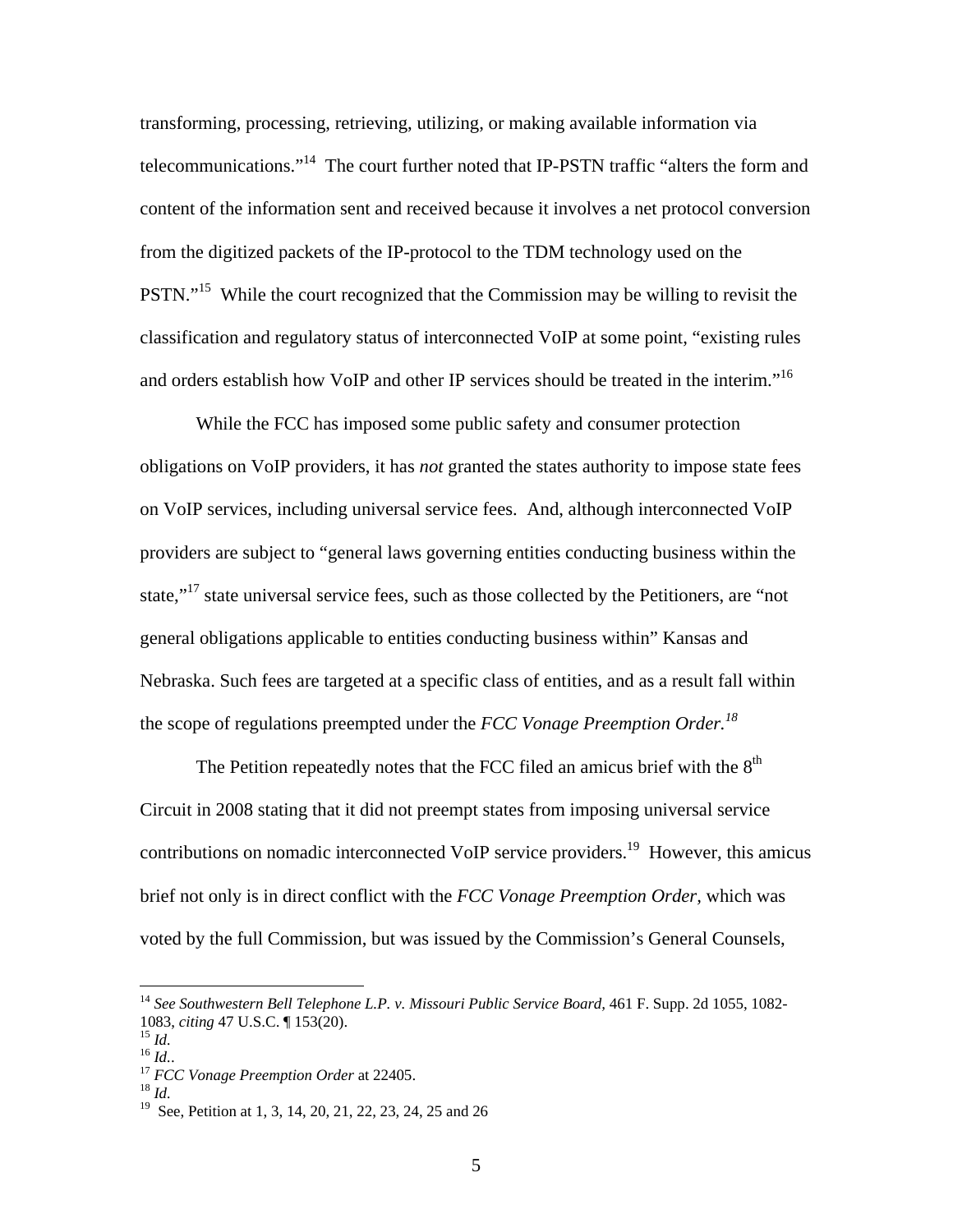not a bureau or the by the full Commission.<sup>20</sup> Just as the  $8<sup>th</sup>$  Circuit did not find the amicus brief determinative or even relevant in the *Vonage Nebraska Decision,* it is not be determinative or persuasive now.

### **II. NOMADIC INTERCONNECTED VOIP IS SUBJECT TO THE FCC's EXCLUSIVE JURISDCITION BASED ON THE REASONING OF THE**  *FCC VONAGE PREEMPTION ORDER AND VONAGE NEBRASKA ORDER*

In the *FCC Vonage Preemption Order*, the FCC held that Vonage's "Digital Voice" service is subject to FCC exclusive jurisdiction and preempted the Minnesota PUC from imposing traditional telecommunications regulations on that service. The same principles that applied in the *FCC Vonage Preemption Order* apply here. The FCC concluded that Vonage's service is "jurisdictionally mixed" meaning that it includes both interstate and intrastate services. $2^1$  The FCC stated that Vonage's service could, in theory, be subject to state regulation, *provided that* the state regulation could coexist with the FCC's pro-competitive deregulatory framework for information services. However, the FCC held that there were no "practical means" to separate the interstate and intrastate components of Vonage's service to "enable[e] dual federal and state regulations to exist."<sup>22</sup> The Commission concluded that the state regulations at issue were not compatible with the FCC's generally deregulatory framework for information services.

In its *Vonage Preemption Order*, the FCC also noted that nomadic VoIP service is an integrated offering whose functionalities include interactive computer services, along with voice-calling capabilities.<sup>23</sup> The Commission recognized that VoIP users can "utilize multiple service features that access different websites or IP addresses during the

 $20$  Furthermore, the makeup of the FCC has changed substantially from when the FCC General Counsel's Office filed the amicus brief.

<sup>21</sup> *See FCC Vonage Preemption Order* at 22414, ¶ 18 & n. 63. 22 *Id.* at 22418, ¶ 23. 23 *Id.* at ¶ 7.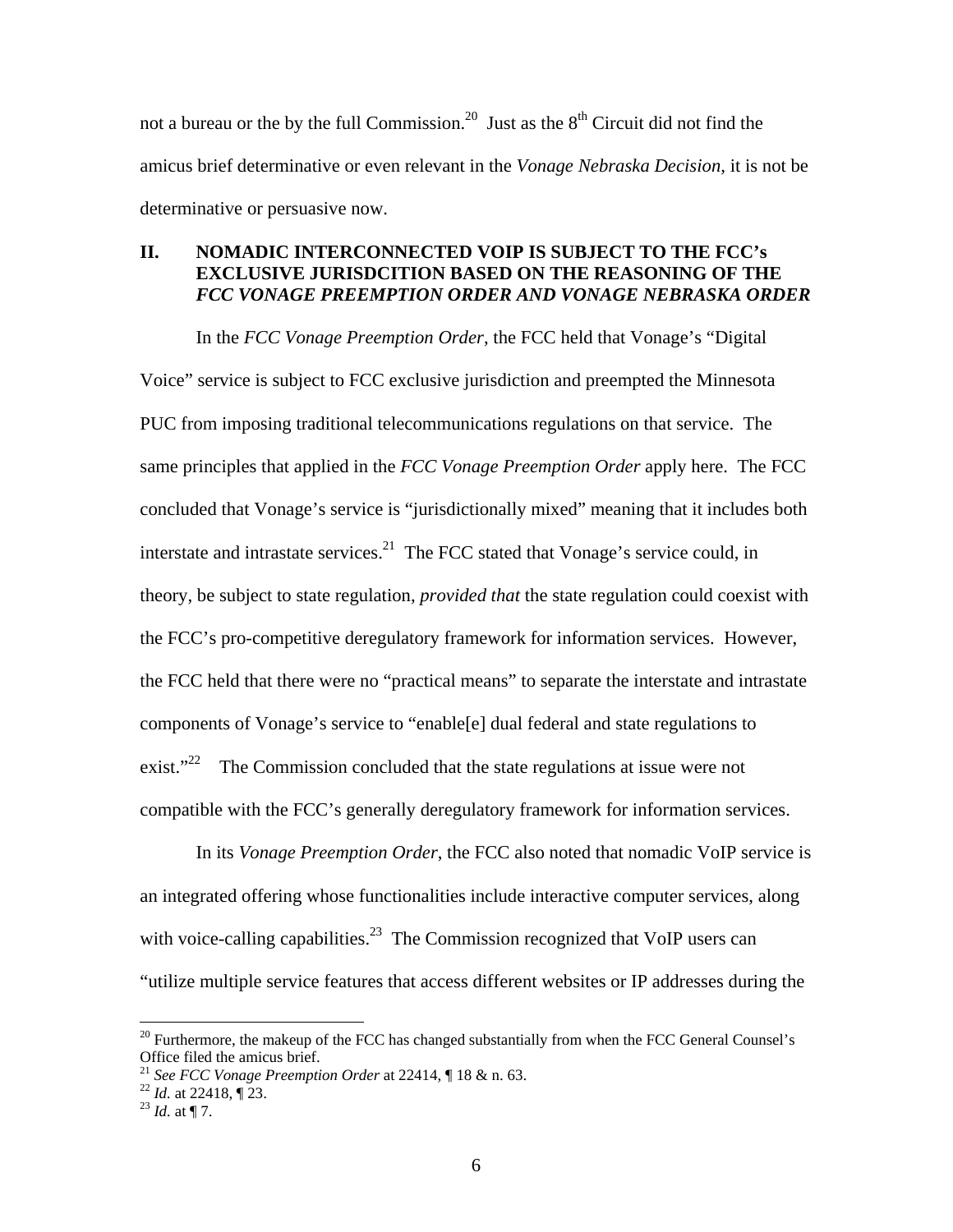same communication session and perform different types of communications simultaneously, none of which the provider has a means to separately track or record."<sup>24</sup> Indeed, the Commission asserted that it was the total lack of dependence on any geographically defined location that distinguished nomadic VoIP services, that providers had no service-driven reason to know a users' location, and that to require the incorporation of geographic endpoints would serve no legitimate policy purpose and discourage the development of innovative, competitive, advanced service offerings.<sup>25</sup>

The *Vonage Nebraska Decision* affirmed the FCC's analysis of preempting state regulatory utility regulations, holding that "VoIP services cannot be separated into interstate and intrastate usage" and the impossibility exception is determinative.<sup>26</sup> The  $8<sup>th</sup>$ Circuit Court relied on the *Vonage Preemption Order* noting that "[the FCC], not the state commissions, has the responsibility and obligation to decide whether certain regulations apply to [Vonage's DigitalVoice service] and other IP-enabled services having the same capabilities." $^{27}$ 

The FCC has made clear it, and not state commissions, has the responsibility to decide if regulations will be applied to VoIP services. And, federal courts have agreed and upheld the FCC's preemptory role regarding VoIP in recent decisions. Accordingly, the Commission should deny the Petition.

#### **III. IF THE COMMISSION WANTS TO ADDRESS THE ISSUE AT HAND, IT SHOULD INITIATE A RULEMAKING TO DEVELOP A MORE COMPREHENSIVE RECORD**

<sup>&</sup>lt;sup>24</sup> *Id.* at 22419,  $\P$  25.

<sup>&</sup>lt;sup>25</sup> *Id.*<br><sup>25</sup> *Id. Camage Nebraska Decision*, at page 8, *citing Minn. Pub. Utils. Comm'n v. FCC*, 483 F.3d 570, 578-79 (8th. Cir. 2007). 27 *Id.* at pages 8-9.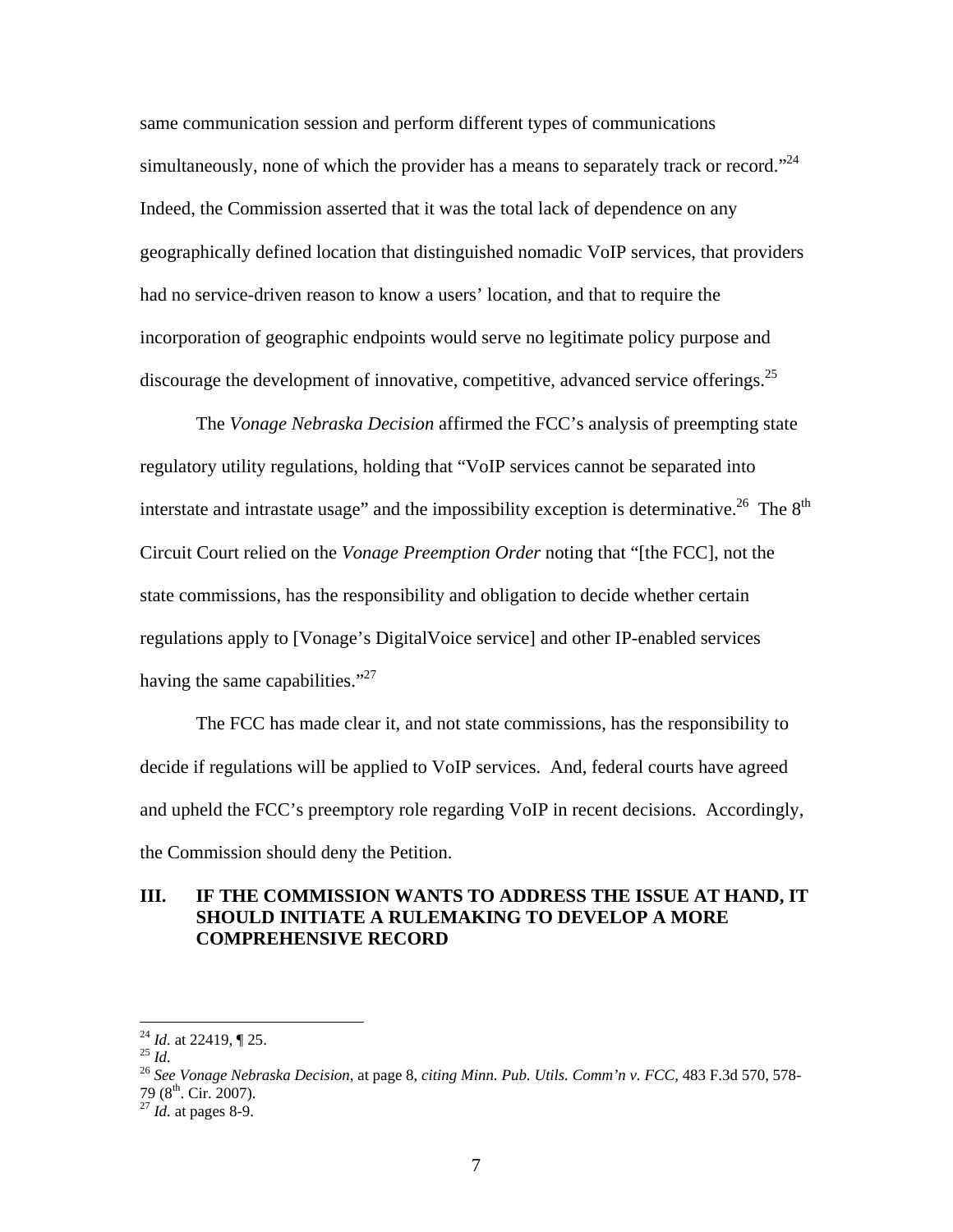As discussed above, the Commission should deny the declaratory relief requested in the Petition. However, should the Commission find it necessary to explore the application of state Universal Service Fund fees to VoIP further, it may choose to initiate a rulemaking that can better determine that the unique factors that resulted in federal preemption of nomadic VoIP in 2004 have not changed, including the fact that nomadic VoIP is jurisdictionally mixed and that separation of intrastate and interstate revenues is nearly impossible. The VON Coalition would caution, however, that application of state USF fees to nomadic VoIP could be the precursor to more comprehensive state regulation, including burdensome, costly, and time consuming certification, tariffing, and reporting requirements that will likely lead to increased costs for end users, have an adverse impact on the emergence of VoIP technology and result in smaller VoIP providers exiting the market.

 In addition, the Commission is considering changes to the contribution methodology for USF, including proposals to abolish the current revenue-based system in favor of a number- or connections-based system.<sup>28</sup> Once revenues are no longer used to calculate federal USF contributions, maintenance of a revenue-based state USF collection system, as Petitioners require, would become a significant, if not impossible, burden for VoIP service providers.

 Accordingly, should the FCC want to look further at the issue, a broader rulemaking is a more appropriate forum than a declaratory ruling petition proceeding for consideration of these important policy issues to ensure that the result does not slow innovation of and demand for VoIP services.

<sup>&</sup>lt;sup>28</sup> See, e.g., AT&T Petition for Immediate Commission Action to Reform Its Universal Service Contribution Methodology, WC Docket 06-122, filed July 10, 2009.